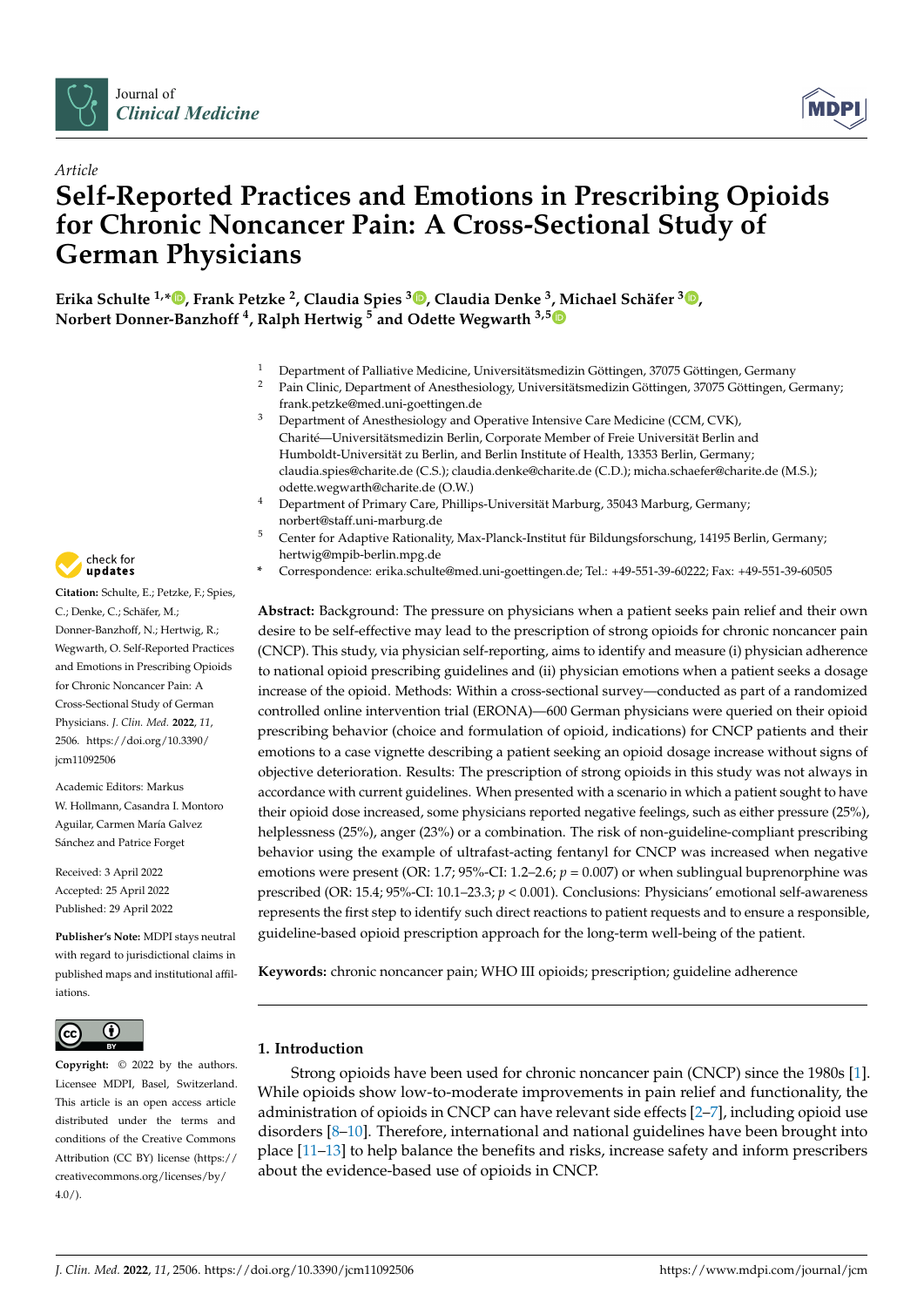However, a current review shows that physicians' adherence to the North American Opioid Guidelines and their compliance with the recommendations has been low: treatment agreements, consented urine drug testing, consultations with drug monitoring programs, assessing the risk of aberrant medication-taking behavior and mental health screening [\[14\]](#page-12-3). To the best of our knowledge, we are not aware of any studies that have specifically focused on physicians' guideline adherence with regard to the indications for opioids and the individual opioid formulations. This gave rise to our motivation to investigate the extent to which physicians in Germany prescribe strong opioids for CNCP in line with the indication and the drug formulation.

Despite the lack of evidence for an opioid crisis in Germany comparable to the one in the US [\[15,](#page-12-4)[16\]](#page-12-5), there remains considerable uncertainty [\[13\]](#page-12-2) as to when and for how long the types and formulations of opioids should be prescribed for CNCP, leaving ample responsibility with the treating physician. National guidelines have outlined recommendations to support the decision-making process prior to the initiation of opioid treatment that should integrate both the evaluation of risks and the potential benefits of opioids [\[17\]](#page-12-6). To date, opioid risk mitigation programs have focused primarily on the individual patient and on preventing addiction, misuse and overuse of opioids [\[18\]](#page-12-7) and less on physicians' prescriptions habits and the challenges they may face when responding to a patient's desire for pain reduction through opioids and overall limited therapy options to treat chronic pain.

Studies focusing on the physician's decision process show, for example, that they prescribe more opioids to more psychologically stressed patients who express their suffering clearly [\[19\]](#page-12-8). In a qualitative study, opioid-prescribing general practitioners expressed substantial frustration and stress in managing chronic pain patients with opioids [\[20\]](#page-12-9). However, most studies focused on the patient characteristics (for example, consistent and objective information given by the patient, red flags, patient trustworthiness) that lead the provider to prescribe opioids for CNCP [\[21–](#page-12-10)[24\]](#page-12-11). We could not find a single study investigating in depth the "inner conflict" of the opioid prescribing physician in Germany. Therefore, we tried to find phrases that describe this inner conflict and interviewed physicians regularly prescribing opioids for CNCP about whether they can identify themselves with these phrases of "inner conflict".

Taken together, the present analysis examined (I) the adherence of physicians in Germany to the national guideline recommendations for long-term opioid use with regard to indications and formulations of strong opioids in CNCP, (II) physicians' emotional reactions to patients' requests for an increased opioid dose without objective worsening of the underlying condition (presented as a case study vignette) and (III) possible prescriberrelated factors that might be associated with non-guideline-compliant prescriptions.

# **2. Methods**

The ERONA (experiencing the risk of overutilizing opioids among patients with chronic noncancer pain in ambulatory care) project—consisting of four prospective exploratory, randomized controlled online trials (RCT) with four independent study populations—aimed to investigate experiential versus text-based educational formats (DRKS00020358). The full peer-reviewed study protocol is published elsewhere [\[25\]](#page-12-12). The data reported here are based on survey questions that were included in the RCT prior to randomization of the physicians to one of two educational interventions addressing the benefit-to-harm ratio of strong opioids, defined as World Health Organization Step III opioids.

#### *2.1. Study Population and Inclusion Criteria*

Using a multi-layered strategy, IPSOS Health, an independent market research institution, recruited randomly selected potentially eligible physicians via its panels and business directories (e.g., directory of the National Association of Statutory Health Insurance Physicians). The first contact was made by e-mail. Interested physicians were then contacted by phone. The final intervention was online. All participants were reimbursed for participation by IPSOS Health. To detect a 15% difference in the randomized ERONA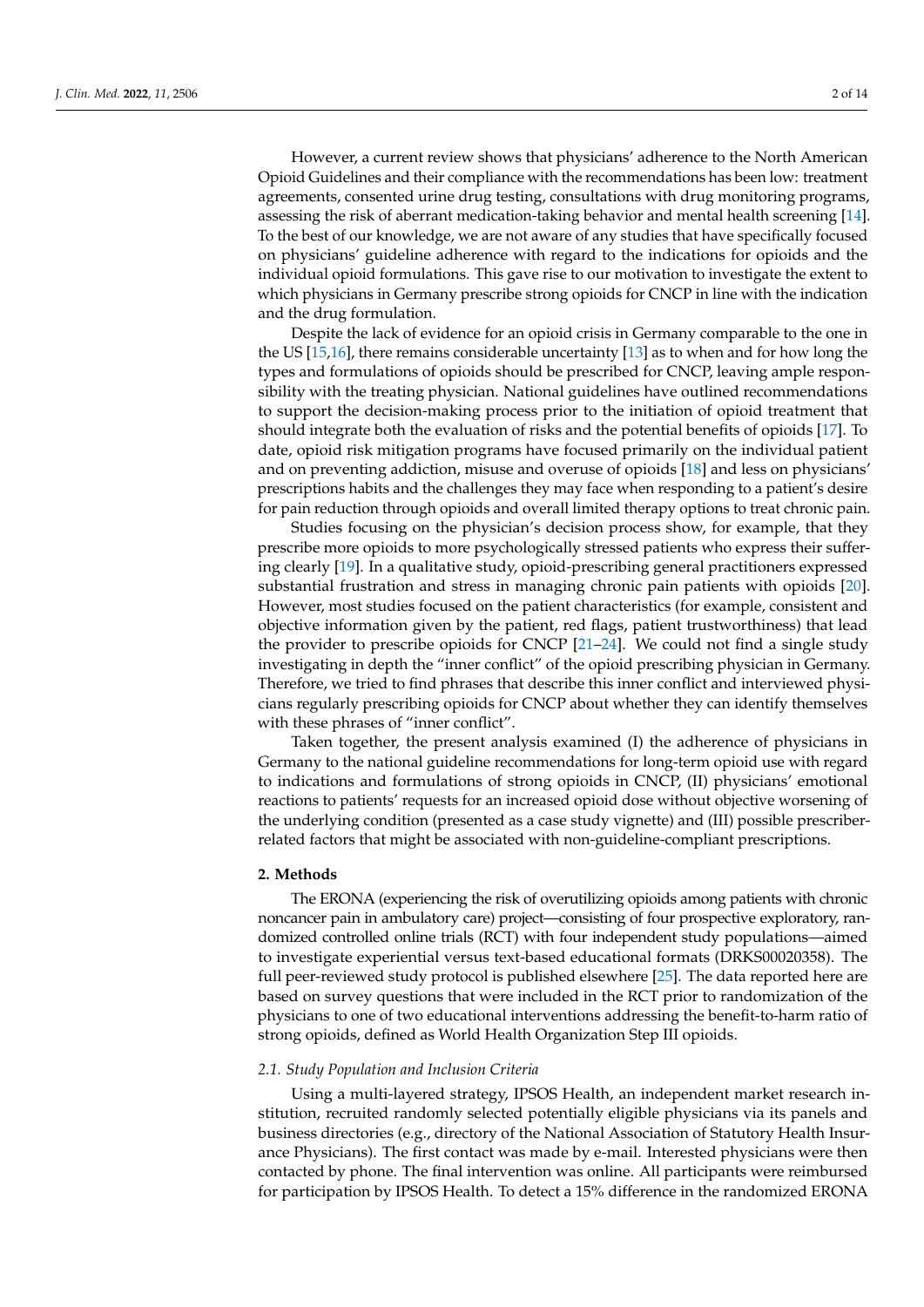trial, 300 participants per intervention arm were recruited between April 2020 and August 2020, resulting in a sample of 600 physicians over a wide range of disciplines. Details of the sample size calculation were already published [\[25\]](#page-12-12). Only physicians prescribing strong opioids regularly for CNCP were included in the study and detected by the screener question: "Do you prescribe BtM (Betäubungsmittel)-based opioids to treat patients with chronic, non-tumor-related pain?". For strong opioids in Germany, it is necessary to make the prescription on a special prescription form, called *BtM*-prescription. Informed consent was obtained online prior to the study.

# *2.2. Survey Questionnaire*

# 2.2.1. Baseline Characteristics

The following physician baseline characteristics were recorded in the online survey: age, gender, region of work (north, south, east, west of Germany), years of working experience, and workplace (doctor's office, medical care center, hospital, rehabilitation clinic/nursing home).

# 2.2.2. Opioid-Prescribing Behavior: Type and Formulation of Opioids, Indications

Physicians were asked about their opioid-prescribing behavior with two questions: (1) "Under which noncancer-related chronic pain conditions have you prescribed strong opioids for as the primary prescriber within the past 12 months?" and (2) "Which of the following strong opioid formulations are you currently prescribing for the treatment of chronic noncancer pain"? Regarding question 1, the list of suggested diagnoses was "chronic nonspecific low-back pain, osteoarthrosis, diabetic polyneuropathy, postherpetic neuralgia, phantom limb pain, disc prolapse, spinal stenosis, rheumatoid arthritis, fibromyalgia syndrome, secondary headaches, osteoporotic vertebral body fractures, chronic postsurgical pain, peripheral artery disease of the lower extremities, grade 3 and 4 pressure ulcers, chronic pain associated with fixed contractures, central neuropathic pain, chronic regional pain syndrome I and II, chronic pelvic pain associated with adhesions or endometriosis, chronic inflammatory bowel disease, primary headaches, functional disorders, chronic pancreatitis, craniomandibular dysfunction, persistent idiopathic facial pain, neuralgia (e.g., trigeminus) and multiple sclerosis" with the answer options "Yes/No/Does not apply". "Does not apply" was explained with "I haven't had a patient with this type of chronic pain condition.".

Regarding question 2, the list of selectable opioids included "morphine, buprenorphine, fentanyl, oxycodone, hydromorphone and tapentadol", each supplemented with the most common German trade names and the following prescribing options currently available in the German national formulary: "oral extended release/oral (or nasal or sublingual) immediate release/transdermal/or I do not prescribe this strong opioid at all". The opioids and their possible formulations were presented as a table with mandatory fields—excluding non-available combinations, such as transdermal and morphine. "Noncancer-related chronic pain condition" or "chronic noncancer pain" was printed in bold in question 1 and 2 of the survey, respectively. The answers to the indication questions were based on the German guideline recommendations for long-term use of opioids in chronic noncancer pain (LONTS) [\[13\]](#page-12-2). This guideline defines both evidence-based as well as consensus-based indications and contraindications for opioid therapy and was published in its current version prior to the survey.

### 2.2.3. Physicians' Emotional Response to Patients' Demands for Dose Escalation

Each physician was further presented a case vignette in which a patient with nonspecific low back pain and longstanding opioid therapy asked for an increase in opioid dose even though there was no evidence of objective somatic deterioration. The exact wording of the vignette and the respective question are given in Table 4. The five options for a response on an emotional level can also be found in Table 4. "Yes" or "no" was the possible answer for each statement. All statements needed to be affirmed or denied.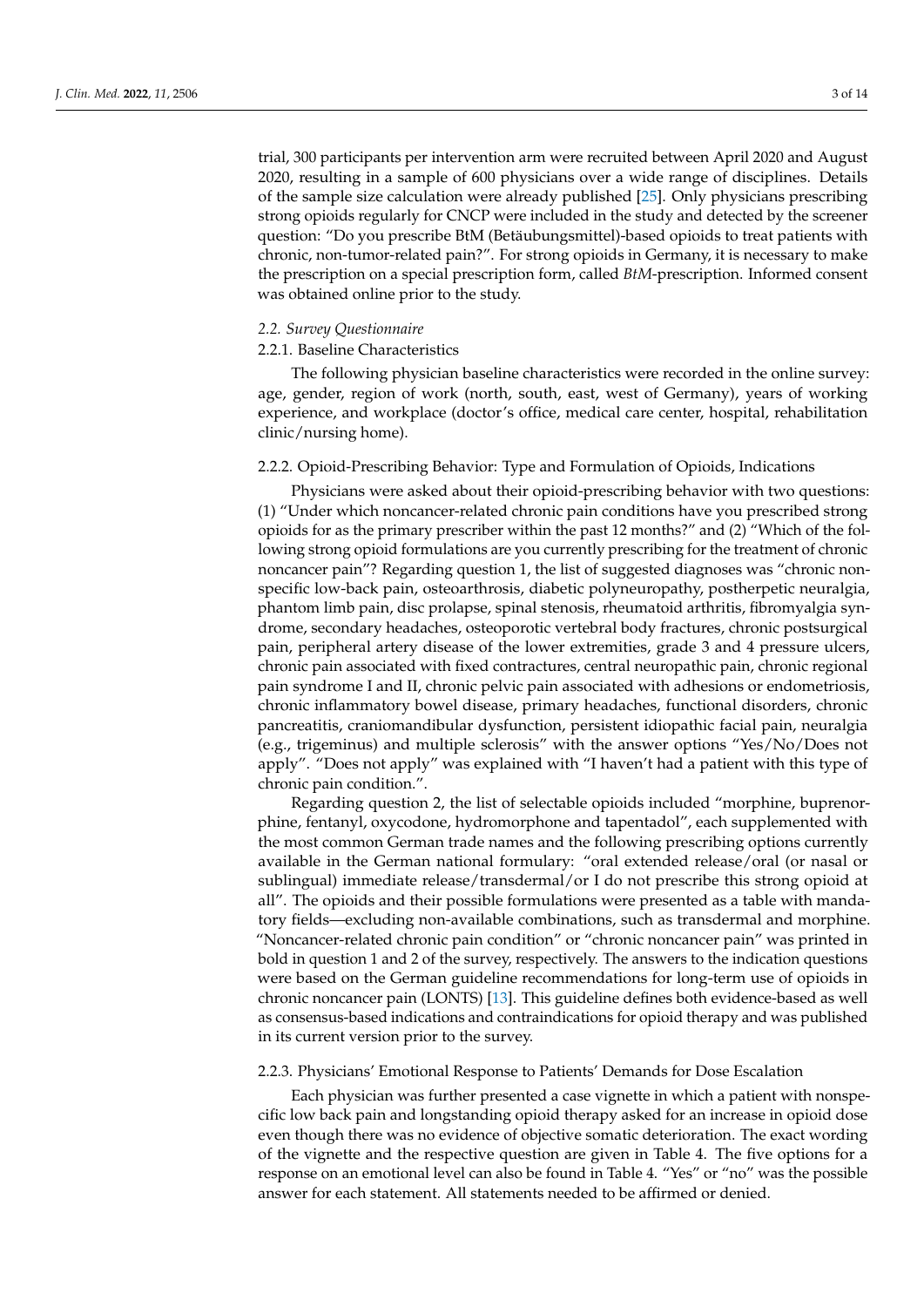# 2.2.4. Risk Literacy

The physicians' medical risk literacy was assessed by administering an adapted version of the validated Critical Risk Interpretation Test (CRIT) [\[26\]](#page-12-13). The score of correct responses ranged from 0 to 5 with the latter being the highest possible degree of risk literacy.

### 2.2.5. Piloting

The questionnaire used in this study was piloted with 11 physicians that regularly treated CNCP patients: general practitioners and pain specialists with varying degrees of experience, both in the outpatient and in the hospital setting. They answered the questions as study participants, and they were also asked to give comments on the comprehensibility and quality of the questions. With their feedback, the framing and wording of the survey questions were revised and optimized. Both the German original version of the questions analyzed here and the English translation can be viewed in the Supplementary Materials.

# *2.3. Statistical Analysis*

The survey did not permit any non-responses to the questionnaire items; thus, all datasets were complete. The data were descriptively analyzed by frequency distributions and percentages. A binary logistic regression model was used to explore potential associations between non-guideline compliant opioid prescription behavior—using the prescription of oral/nasal ultrafast acting fentanyl for CNCP as an example—and independent variables that may affect prescriptions, such as age, gender, work experience, prescription of other substances, such as buprenorphine, and the presence of negative emotions (at least one of the four possible suggested negative emotions). For the insertion of the independent variables into the model, the forward stepwise method was used. *p* < 0.05 was considered significant. Data were stored and analyzed with IBM SPSS Statistics (version 27) (Armonk, NY, USA).

# **3. Results**

# *3.1. Recruitment of Participating Physicians*

IPSOS contacted successfully contacted 8820 physicians. Of the 734 physicians who were interested in taking part in the survey, 7 did not meet the screener criterion, i.e., regularly prescribing opioids for CNCP; thus, 727 were recruited for the survey. A further 125 physicians, who had originally agreed to participate, eventually chose to not take part in the survey. Of the remaining 602 physicians who started the survey, 2 left the survey prematurely and 600 completed the survey. In the end, 6.8 percent of the contacted physicians answered the survey (Figure [1\)](#page-4-0).

#### *3.2. Demographic and Professional Characteristics*

The proportion of men among the physicians surveyed was 69%. Most of the respondents (69%) were middle-aged (40–59 years of age), resulting in a huge group of participants (74%) with around 10–30 years of professional experience. The largest category of physicians who regularly prescribed opioids for CNCP according to this survey were general practitioners (60%), followed by specialist internists (25%), anesthetists (11%) and orthopedists (6%). All other specialist groups were equal to or less than 2% (Table [1\)](#page-4-1). Most of the physicians worked in their own practice (Table [1\)](#page-4-1).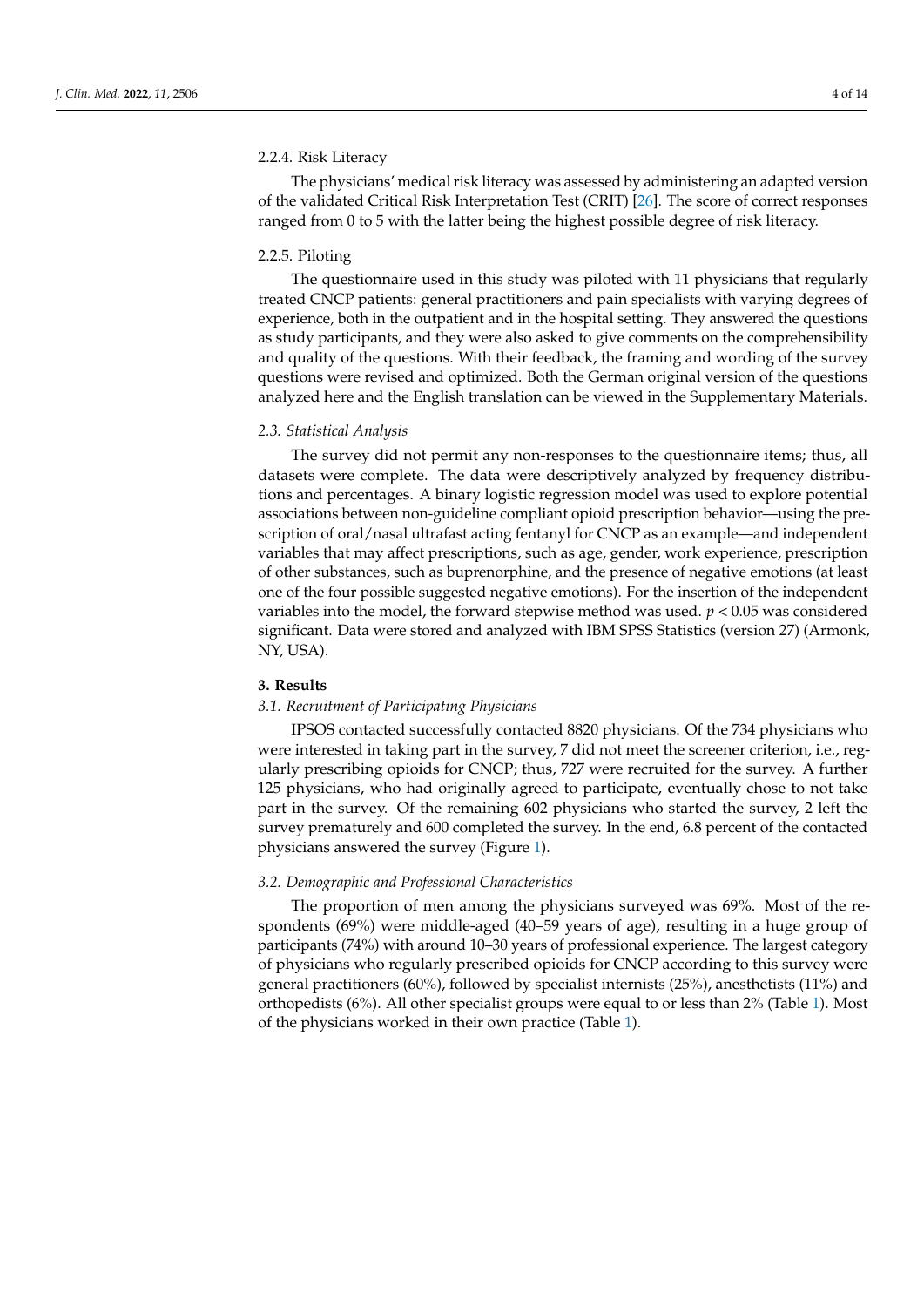<span id="page-4-0"></span>

**Figure 1.** Flow chart of the study.

<span id="page-4-1"></span>**Table 1.** Demographic and professional characteristics of the physicians surveyed.

|                                        | <b>Total</b> |
|----------------------------------------|--------------|
|                                        | $N = 600$    |
|                                        | $N$ (%)      |
| Gender                                 |              |
| female                                 | 221 (36.8)   |
| Age (years)                            |              |
| $20 - 39$                              | 51(8.5)      |
| $40 - 59$                              | 413 (68.8)   |
| $60 - 79$                              | 136 (22.7)   |
| Place of work in Germany               |              |
| North                                  | 133(22.2)    |
| South                                  | 133 (22.2)   |
| East                                   | 160(26.7)    |
| West                                   | 174 (29.0)   |
| Work experience (years)                |              |
| <10<br>$10 - 19$                       | 46(7.7)      |
|                                        | 199 (33.2)   |
| $20 - 29$<br>$>30$                     | 247 (41.2)   |
| Type of workplace                      | 108 (18.0)   |
| Doctor's office                        | 386 (64.3)   |
| Medical care center                    | 149 (24.8)   |
| Hospital                               | 58 (9.7)     |
| Rehabilitation clinic/nursing home     | 7(1.2)       |
| Areas of expertise <sup>a</sup>        |              |
| General medicine                       | 360(60.0)    |
| Internal medicine                      | 149 (24.8)   |
| Anesthesiology                         | 68 (11.3)    |
| Orthopedic surgery                     | 40(6.7)      |
| Psychiatry/psychotherapy/psychosomatic | 12(2.0)      |
| Neurology                              | 11(1.8)      |
| General surgery                        | 11(1.8)      |
| Physical medicine                      | 3(0.5)       |
| Gynecology                             | 1(0.2)       |
| Urology                                | 1(0.2)       |

<sup>a</sup> Sum of expertise fields is >600 because some physicians have more than one specialization.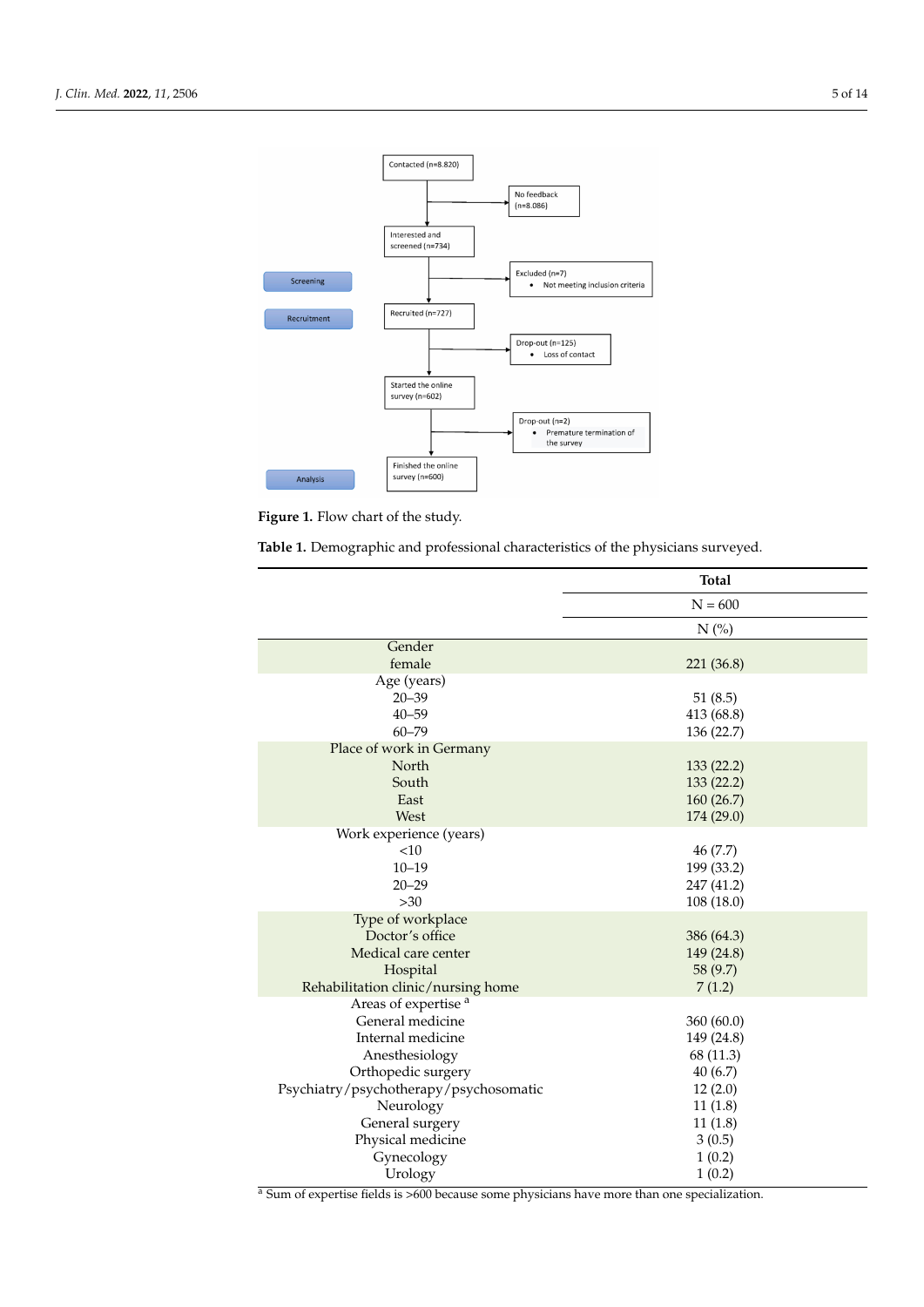# *3.3. Self-Reports of the Opioid Ingredients and Galenics Prescribed*

Transdermal fentanyl (99%), slow-release morphine (98%) and slow-release oxycodone (91%) were reported to be prescribed most frequently for CNCP in this survey. Of the 600 participants, 41% and 49% prescribed sublingual forms of buprenorphine and the ultrafast acting application of fentanyl (oral or nasal), respectively. The frequency of the other prescribed opioids for CNCP is shown in Table [2.](#page-5-0)

<span id="page-5-0"></span>**Table 2.** Self-reported opioid prescribing behavior: opioid variant and formulations.

| "Which of the following Strong Opioids are you                              | <b>Total</b>                           |  |
|-----------------------------------------------------------------------------|----------------------------------------|--|
| Currently Prescribing for the Treatment of Chronic<br><b>Noncancer Pain</b> | $N = 600$                              |  |
| and in which Dosage Form?"                                                  | $N$ (%)                                |  |
| Morphine<br>Oral extended release<br>Oral immediate release<br>No use       | 587 (97.8)<br>517 (86.2)<br>9(1.5)     |  |
| Buprenorphine<br>Transdermal<br>Sublingual<br>No use                        | 482 (80.3)<br>245 (40.8)<br>102 (17.0) |  |
| Fentanyl<br>Transdermal<br>Oral/nasal immediate release<br>No use           | 594 (99.0)<br>294 (49.0)<br>2(0.3)     |  |
| Oxycodone<br>Oral extended release<br>Oral immediate release<br>No use      | 545 (90.8)<br>468 (78.0)<br>5(0.8)     |  |
| Hydromorphone<br>Oral extended release<br>Oral immediate release<br>No use  | 473 (78.8)<br>207 (34.5)<br>117(19.5)  |  |
| Tapentadol<br>Oral extended release<br>Oral immediate release<br>no use     | 515 (85.8)<br>354 (58.3)<br>51 (8.5)   |  |

# *3.4. The Indications Detailed in the Self-Reported Opioid Prescribing Behavior*

Physicians most often reported that their opioid prescription was for the following diagnoses: disc prolapse (62%) and grade 3 and 4 pressure ulcers (60%); the national LONTS guideline specifies an open recommendation for these (Table [3\)](#page-6-0). Osteoarthritis was the most common indication (56%) that physicians reported prescribing strong opioids, for which the LONTS guideline provides an evidence-based positive recommendation for short-term (4–12 weeks) and immediate-term (13–26 weeks) use (Table [3\)](#page-6-0). For chronic nonspecific low back pain, 38% of physicians reported prescription rates of strong opioids, for diabetic polyneuropathy 41% and for postherpetic neuralgia 38%, which follows positive (short-term use) or open guideline recommendations (long-term use) (Table [3\)](#page-6-0). Although for the following diagnosis, the LONTS recommendations are negative (Table [3\)](#page-6-0), 42% of physicians reported prescribing strong opioids in chronic inflammatory bowel disease, 30% in chronic pancreatitis, 26% in functional disorders, 25% in fibromyalgia syndrome and 20% in primary headaches.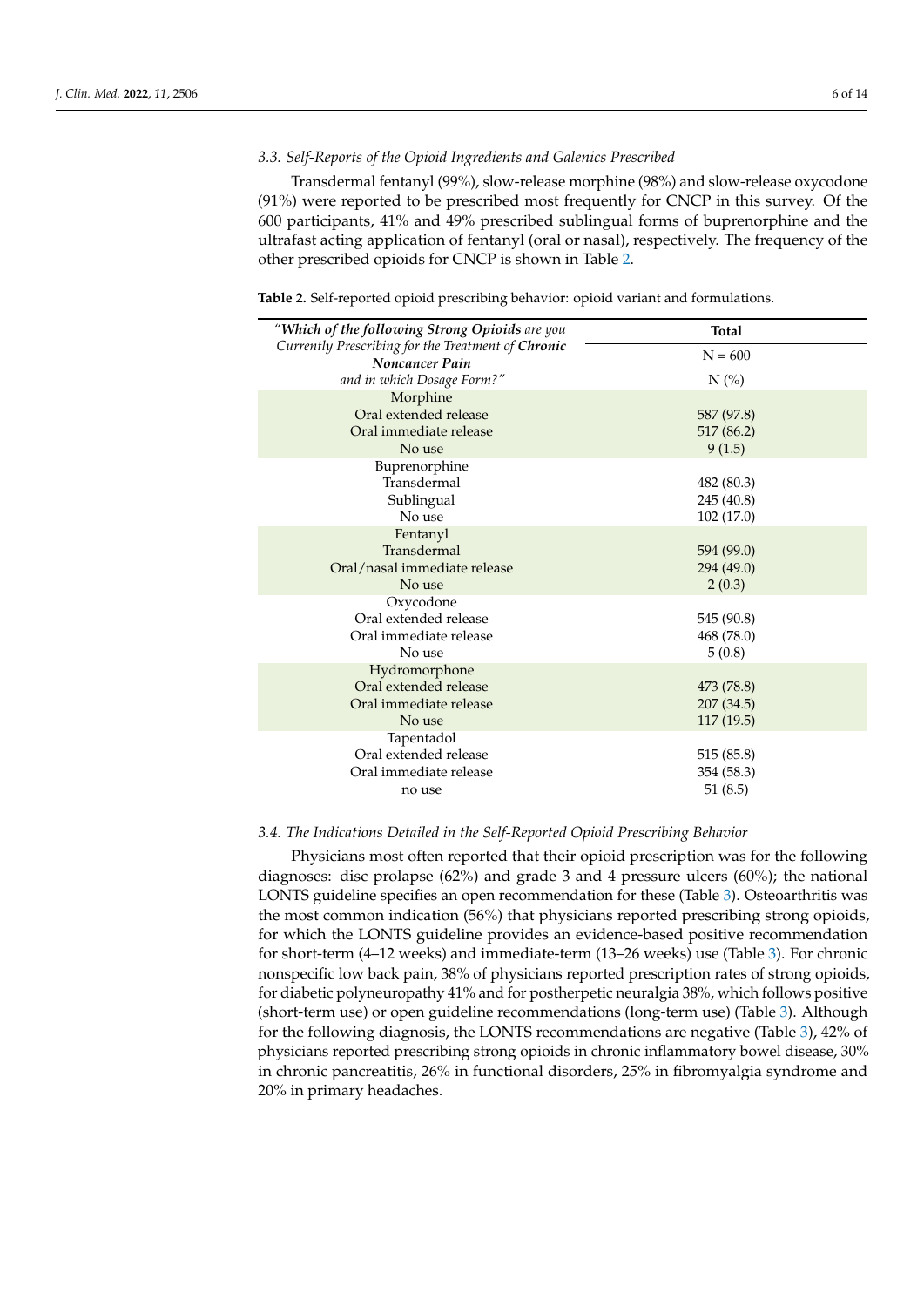| "For which <b>noncancer-related diseases</b> have      | <b>Total</b>           |                                                                                          |
|--------------------------------------------------------|------------------------|------------------------------------------------------------------------------------------|
| you prescribed strong opioids as the primary           | $N = 600$              | Evidence Level According to LONTS <sup>b</sup> [13]                                      |
| prescriber in the past 12 months?"                     | $N$ (%)                |                                                                                          |
| Chronic nonspecific low-back pain                      |                        |                                                                                          |
| Yes                                                    | 225 (37.5)             | 4-12 weeks: Ia, recommendation for                                                       |
| N <sub>o</sub>                                         | 335 (55.8)             | 13-26 weeks: Ia, recommendation for                                                      |
| Does not apply <sup>a</sup>                            | 40(6.7)                | >26 weeks: IIb, open recommendation                                                      |
| Osteoarthritis                                         |                        |                                                                                          |
| Yes                                                    | 335 (55.8)             | 4-12 weeks: Ia, recommendation for                                                       |
| No                                                     | 238 (39.7)             | 13-26 weeks: Ia, recommendation for                                                      |
| Does not apply <sup>a</sup><br>Diabetic polyneuropathy | 27(4.5)                | >26 weeks: IIb, open recommendation                                                      |
| <b>Yes</b>                                             | 248 (41.3)             | 4-12 weeks: Ia, strong recommendation for                                                |
| No                                                     | 210 (35.0)             | 13-26 weeks: no data, open recommendation                                                |
| Does not apply <sup>a</sup>                            | 142 (23.7)             | >26 weeks: IIb, open recommendation                                                      |
| Postherpetic neuralgia                                 |                        |                                                                                          |
| Yes                                                    | 229 (38.2)             | 4-12 weeks: Ia, recommendation for                                                       |
| No                                                     | 273 (45.5)             | 13-26 weeks: no data, open recommendation                                                |
| Does not apply                                         | 98 (16.3)              | >26 weeks: no data, open recommendation                                                  |
| Phantom limb pain                                      |                        |                                                                                          |
| yes                                                    | 289 (48.2)             | 4-12 weeks: Ib, open recommendation for                                                  |
| no                                                     | 186 (31.0)             | 13-26 weeks: no data, open recommendation                                                |
| does not apply <sup>a</sup>                            | 125(20.8)              | >26 weeks: no data, open recommendation                                                  |
| Disc prolapsec                                         |                        |                                                                                          |
| yes                                                    | 370 (61.7)             | 4-12 weeks: Ib, open recommendation for                                                  |
| no                                                     | 200 (33.3)             | 13-26 weeks: no data, open recommendation                                                |
| does not apply <sup>a</sup>                            | 30(5.0)                | >26 weeks: no data, open recommendation                                                  |
| Spinal stenosis                                        |                        |                                                                                          |
| yes                                                    | 251 (41.8)             | 4–12 weeks: Ib, open recommendation for $\text{c}$                                       |
| no<br>does not apply <sup>a</sup>                      | 287 (47.8)<br>62(10.3) | 13-26 weeks: no data, open recommendation c<br>>26 weeks: no data, open recommendation c |
| Rheumatoid arthritis                                   |                        |                                                                                          |
| yes                                                    | 263 (43.8)             | 4-12 weeks: Ib, open recommendation for                                                  |
| no                                                     | 298 (49.7)             | 13-26 weeks: no data, open recommendation                                                |
| does not apply <sup>a</sup>                            | 39(6.5)                | >26 weeks: no data, open recommendation                                                  |
| Fibromyalgia syndrome                                  |                        |                                                                                          |
| yes                                                    | 152 (25.3)             | 4-12 weeks: Ib, open recommendation for                                                  |
| no                                                     | 252 (42.0)             | 13-26 weeks: no data, open recommendation                                                |
| does not apply <sup>a</sup>                            | 196 (32.7)             | >26 weeks: no data, open recommendation                                                  |
| Secondary headaches                                    |                        |                                                                                          |
| yes                                                    | 136 (22.7)             | 4-12 weeks: no data, open recommendation                                                 |
| no                                                     | 380 (63.3)             | 13-26 weeks: no data, open recommendation                                                |
| does not apply <sup>a</sup>                            | 84 (14.0)              | >26 weeks: no data, open recommendation                                                  |
| Vertebral body fractures                               |                        |                                                                                          |
| yes                                                    | 231 (38.5)             | 4-12 weeks: no data, open recommendation                                                 |
| no                                                     | 268 (44.7)             | 13-26 weeks: no data, open recommendation<br>>26 weeks: no data, open recommendation     |
| does not apply a<br>Chronic postsurgical pain          | 101(16.8)              |                                                                                          |
| yes                                                    | 336 (56.0)             | 4-12 weeks: no data, open recommendation                                                 |
| no                                                     | 143 (23.8)             | 13-26 weeks: no data, open recommendation                                                |
| does not apply <sup>a</sup>                            | 121 (20.2)             | >26 weeks: no data, open recommendation                                                  |
| Peripheral arterial disease                            |                        |                                                                                          |
| yes                                                    | 171 (28.5)             | 4-12 weeks: no data, open recommendation                                                 |
| no                                                     | 337 (56.2)             | 13-26 weeks: no data, open recommendation                                                |
| does not apply <sup>a</sup>                            | 92 (15.3)              | >26 weeks: no data, open recommendation                                                  |

<span id="page-6-0"></span>**Table 3.** Indications of physician self-reported opioid prescribing behavior compared to guideline recommendations.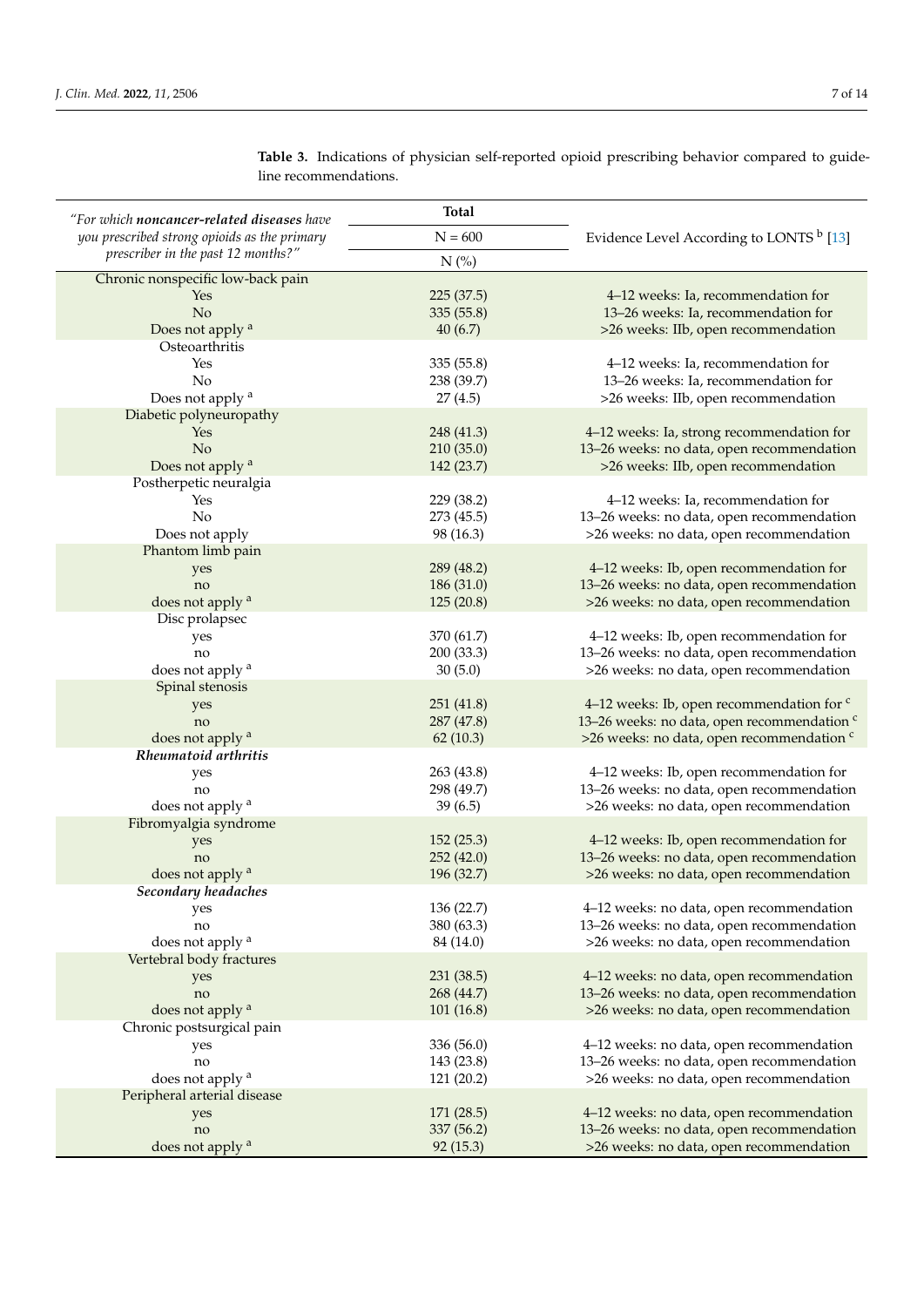| <b>Total</b><br>"For which noncancer-related diseases have       |                          |                                                                                       |
|------------------------------------------------------------------|--------------------------|---------------------------------------------------------------------------------------|
| you prescribed strong opioids as the primary                     | $N = 600$                | Evidence Level According to LONTS <sup>b</sup> [13]                                   |
| prescriber in the past 12 months?"                               | $N$ (%)                  |                                                                                       |
| Grade 3 and 4 pressure ulcers                                    |                          |                                                                                       |
| yes                                                              | 362 (60.3)               | 4-12 weeks: no data, open recommendation                                              |
| no                                                               | 158 (26.3)               | 13-26 weeks: no data, open recommendation                                             |
| does not apply <sup>a</sup>                                      | 80 (13.3)                | >26 weeks: no data, open recommendation                                               |
| Fixed contractures                                               |                          |                                                                                       |
| yes                                                              | 231 (38.5)               | 4-12 weeks: no data, open recommendation<br>13-26 weeks: no data, open recommendation |
| no                                                               | 254(42.3)                | >26 weeks: no data, open recommendation                                               |
| does not apply <sup>a</sup><br>Central neuropathic pain          | 115 (19.2)               |                                                                                       |
| yes                                                              | 112 (18.7)               | 4-12 weeks: no data, open recommendation                                              |
| no                                                               | 327 (54.5)               | 13-26 weeks: no data, open recommendation                                             |
| does not apply <sup>a</sup>                                      | 161 (26.8)               | >26 weeks: no data, open recommendation                                               |
| Chronic regional pain syndrome I and II                          |                          |                                                                                       |
| yes                                                              | 274 (45.7)               | 4-12 weeks: no data, open recommendation                                              |
| no                                                               | 172 (28.7)               | 13-26 weeks: no data, open recommendation                                             |
| does not apply <sup>a</sup>                                      | 154 (25.7)               | >26 weeks: no data, open recommendation                                               |
| Chronic pelvic pain                                              |                          |                                                                                       |
| yes                                                              | 73 (12.2)                | 4-12 weeks: no data, open recommendation                                              |
| no                                                               | 217 (36.2)               | 13-26 weeks: no data, open recommendation                                             |
| does not apply <sup>a</sup>                                      | 310 (51.7)               | >26 weeks: no data, open recommendation                                               |
| Chronic inflammatory bowel disease                               |                          |                                                                                       |
| yes                                                              | 252 (42.0)               |                                                                                       |
| no                                                               | 248 (41.3)               | >26 weeks: IIIb, strong recommendation                                                |
| does not apply a                                                 | 100(16.7)                | against                                                                               |
| Primary headaches                                                |                          |                                                                                       |
| yes                                                              | 119 (19.8)               |                                                                                       |
| no                                                               | 406 (67.7)               |                                                                                       |
| does not apply <sup>a</sup>                                      | 75 (12.5)                |                                                                                       |
| <b>Functional disorders</b>                                      |                          |                                                                                       |
| yes                                                              | 158 (26.3)               |                                                                                       |
| no                                                               | 366 (61.0)               |                                                                                       |
| does not apply <sup>a</sup>                                      | 76 (12.7)                |                                                                                       |
| Chronic pancreatitis                                             |                          |                                                                                       |
| yes                                                              | 180 (30.0)               | >26 weeks: IIIb, strong recommendation                                                |
| no                                                               | 316 (52.7)               | against                                                                               |
| does not apply <sup>a</sup>                                      | 104 (17.3)               |                                                                                       |
| Craniomandibular dysfunction                                     |                          |                                                                                       |
| yes                                                              | 86 (14.3)                |                                                                                       |
| no                                                               | 259 (43.2)<br>255 (42.5) |                                                                                       |
| does not apply <sup>a</sup><br>Persistent idiopathic facial pain |                          |                                                                                       |
|                                                                  | 197 (32.8)               |                                                                                       |
| yes<br>$\rm no$                                                  | 264 (44.0)               | no recommendation                                                                     |
| does not apply <sup>a</sup>                                      | 139 (23.2)               |                                                                                       |
| Neuralgia (e.g., trigeminus)                                     |                          |                                                                                       |
| yes                                                              | 241 (40.2)               |                                                                                       |
| no                                                               | 295 (49.2)               |                                                                                       |
| does not apply <sup>a</sup>                                      | 64 (10.7)                |                                                                                       |
| Multiple sclerosis                                               |                          |                                                                                       |
| yes                                                              | 136 (22.7)               |                                                                                       |
| no                                                               | 295 (49.2)               | No statement on this indication in LONTS <sup>b</sup>                                 |
| does not apply <sup>a</sup>                                      | 169 (28.2)               |                                                                                       |

 $a$  does not apply = physician has not treated patients with this disease in the past 12 months;  $b$  German guideline for long-term use of opioids in chronic noncancer pain; <sup>c</sup> recommendation for radiculopathy.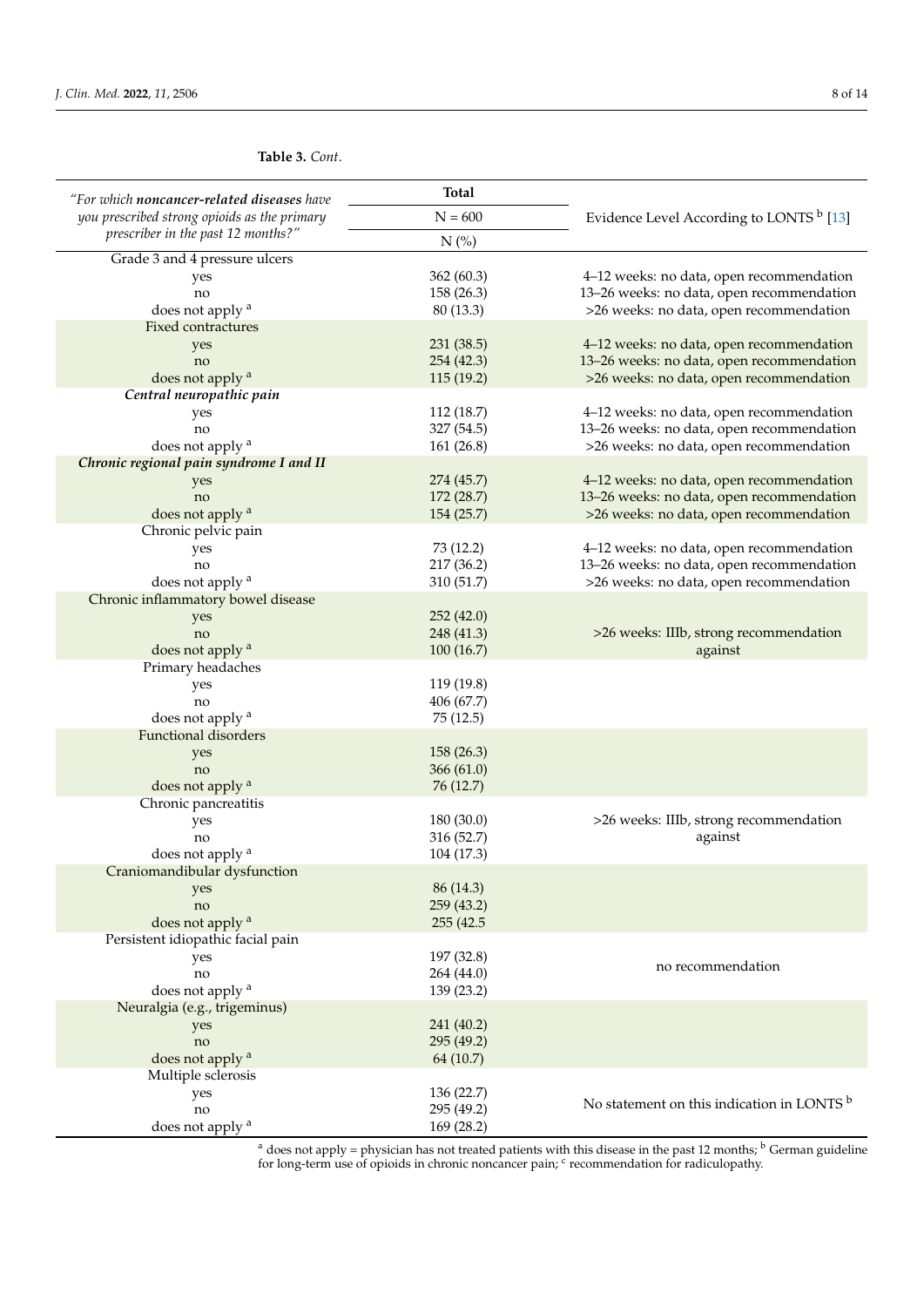#### *3.5. Physicians' Self-Reported Emotional Reactions to Patient Requests to Increase Opioid Dosages*

The feeling of being well-equipped to handle a patient's request of increasing the opioid dosage to treat unspecific low-back pain was reported by 59% of the physicians, whereas 43% of the physicians described negative feelings in such a situation. About one quarter of the physicians expressed feelings of either pressure (25%), helplessness (25%), anger, or a combination (23%) (Table [4\)](#page-8-0). A smaller subgroup of physicians reported that despite negative feelings they can handle the situation quite well: 59 physicians reported anger and good management of the situation (10% of the whole group); helplessness and good management of the situation was reported by 32 physicians (5% of the whole group) (Figure [2\)](#page-8-1).

<span id="page-8-0"></span>**Table 4.** Physician self-reported emotional reactions to a patient's desire to increase opioid dosage in long-term opioid therapy of chronic unspecific low back pain.

| Case Vignette:                                                                                                                                                                    | Total     |  |
|-----------------------------------------------------------------------------------------------------------------------------------------------------------------------------------|-----------|--|
| "Please Imagine the Following Situation: A Patient with Chronic Noncancer Related                                                                                                 |           |  |
| Low-Back Pain who has Already been Prescribed an Opioid for a Long Time Comes to your<br>Consultation with the Request to Increase the Opioid Dose. There are no Indications of a |           |  |
| Finding that Requires Intervention, such as a New Neurological Disorder or Other                                                                                                  |           |  |
| red Flags.                                                                                                                                                                        | $N^a$ (%) |  |
| Which of the Emotions Described below have you Already Observed in Yourself?"                                                                                                     |           |  |
| "I can handle the situation quite well."                                                                                                                                          | 354 (59)  |  |
| "I feel pressured to increase the dose."                                                                                                                                          | 148 (25)  |  |
| "I feel helpless because I don't have an easy solution."                                                                                                                          | 149(25)   |  |
| "I experience negative emotions such as anger."                                                                                                                                   | 135(23)   |  |
| "I have a bad feeling about increasing the dose."                                                                                                                                 | 258(43)   |  |

<span id="page-8-1"></span>



**Figure 2.** A selection of physician self-reported emotional reactions to a patient's desire to increase opioid dosage and their overlaps.

#### *3.6. Covariate Analysis of Non-Guideline-Compliant Opioid Prescribing Behavior*

Physicians prescribing ultrafast-acting fentanyl formulations were also highly likely to prescribe sublingual buprenorphine (OR: 15.4; 95%-CI: 10.1–23.3; *p* < 0.001). The presence of negative emotions in response to patients' demands for a dose escalation nearly doubled the likelihood of physicians to prescribe ultrafast-acting fentanyl to their patients (OR: 1.7; 95%-CI: 1.2–2.6; *p =* 0.007). Other aspects, such as work experience or risk literacy, were not found to be associated with physicians' prescription behavior. The final independent variables included in the binary logistic regression analysis (Table [5\)](#page-9-0) increased the propor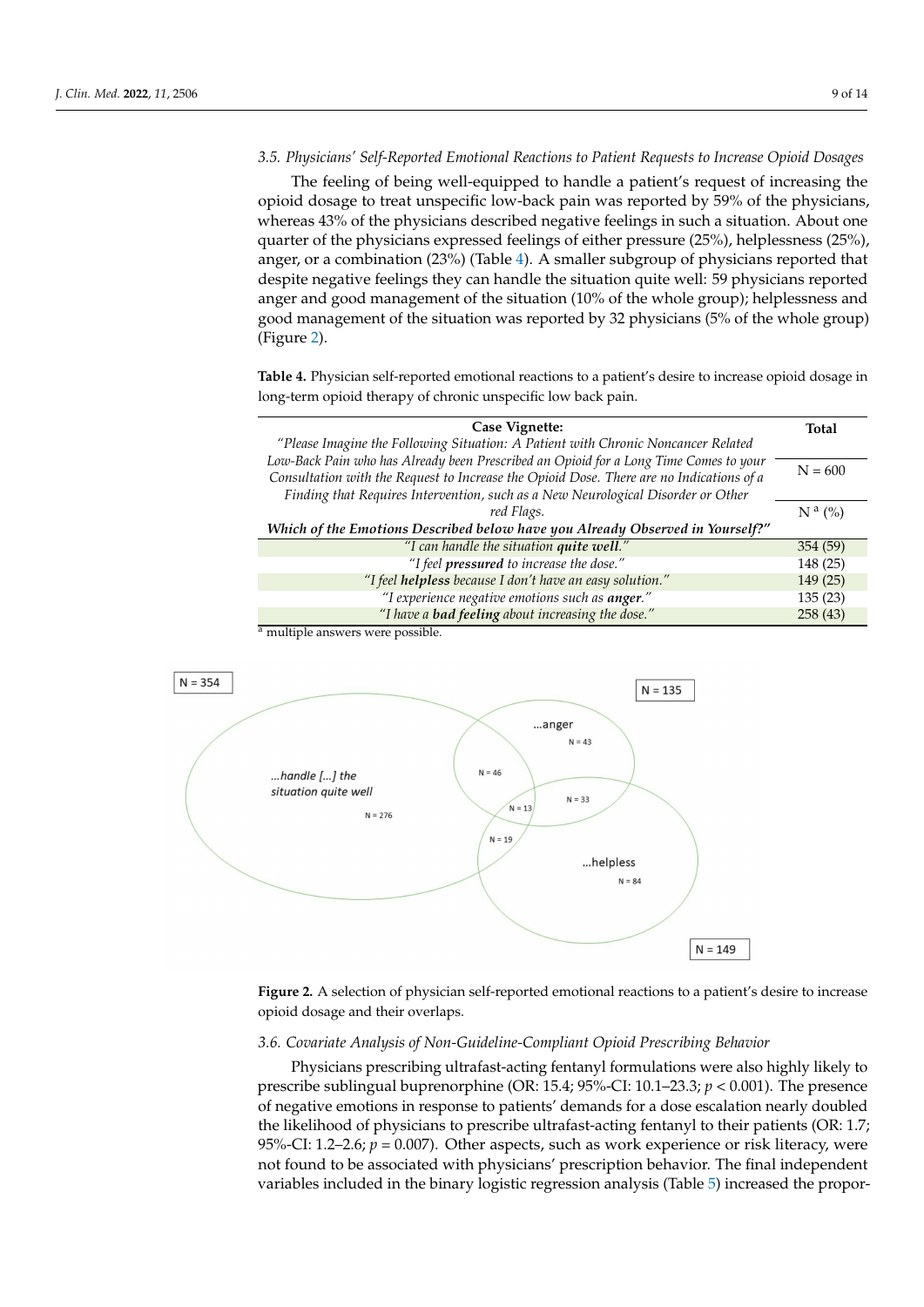tion of correctly predicted answers from 51.0% to 78.5%. The selected model explains 41% of the existing variance (Nagelkerkes R-Quadrat).

<span id="page-9-0"></span>**Table 5.** Binary logistic regression analysis with non-guideline-compliant opioid prescribing (ultrafastacting fentanyl for CNCP) as dependent variable.

|                                                                                                          | Non-Guideline-Compliant Opioid Prescribing Using the Example of<br><b>Ultra-Fast-Acting Fentanyl for CNCP</b> |               |         |
|----------------------------------------------------------------------------------------------------------|---------------------------------------------------------------------------------------------------------------|---------------|---------|
| Independent<br><b>Variables</b>                                                                          | <b>Odds Ratio</b>                                                                                             | 95% CI        | p       |
| Buprenorphine,<br>sublingual<br>Prescribing for CNCP<br>(reference class: no<br>prescribing for<br>CNCP) | 15.4                                                                                                          | $10.1 - 23.3$ | < 0.001 |
| Negative emotions <sup>a</sup><br>present<br>(reference class:<br>not-present)                           | 1.7                                                                                                           | $1.2 - 2.6$   | 0.007   |

<sup>a</sup> as reaction to the case study vignette relating to a patient request for an opioid dose increase.

#### **4. Discussion and Conclusions**

This analysis of the ERONA study showed that physicians in Germany reported a prescribing behavior for strong opioids for CNCP that was not consistently compliant with current guidelines—both in terms of opioid indications and the opioid formulations selected. A bad feeling about increasing an opioid dose in a situation without objective signs of deterioration was reported by 43% of the physicians surveyed. Emotions such as pressure, helplessness and anger were reported by 25%, 25% and 23% of the physicians in this situation. Perceived negative feelings about an opioid increase were associated with more non-compliant prescribing behavior.

The LONTS guideline, based on controlled clinical studies, recommends opioid prescription at least for 4–12 weeks for the following four diagnoses: chronic nonspecific low back pain [\[27\]](#page-12-14), osteoarthrosis [\[28\]](#page-12-15), diabetic polyneuropathy and postherpetic neuralgia [\[29\]](#page-12-16). The prescribing behavior of the physicians surveyed in our study indicated that they prescribe strong opioids most frequently for osteoarthritis (OA) (56%), and less often for chronic nonspecific low back pain (CLBP) (38%) (Table [3\)](#page-6-0). This corresponds to the recommendation of the National Guideline for CLBP [\[30\]](#page-12-17), which specifies opioids may be a short-term option only for selected patients. Comparing treatment guidelines for OA and CLBP, psychosocial factors seem to be more prominent in CLBP than in OA, where they certainly also play a role, but the somatic pain component is usually in the foreground [\[31,](#page-12-18)[32\]](#page-13-0). In addition, OA pain often affects older people, where other therapy options, such as NSAIDs, are often either contraindicated [\[33\]](#page-13-1), exercise therapy is more limited [\[34\]](#page-13-2), or both.

The opioid prescriptions by physicians in this study for functional disorders, fibromyalgia syndrome and primary headaches appeared problematic, and they were anticipated to have negative consequences for the patient, such as unwanted medication overuse, headache (MOH) [\[12\]](#page-12-19) or problematic opioid use. Prevalence data on the use of opioids in functional disorders are difficult to define since various heterogeneous diseases are collated under this diagnosis.

Further, immediate-release opioids are seldom necessary for noncancer pain [\[13\]](#page-12-2) and ultrafast-acting opioids are exclusively licensed for cancer pain [\[35\]](#page-13-3). The fact that we found 49% of physicians in our study prescribing ultrafast-acting fentanyl to CNCP can be considered highly problematic. The challenge of non-indicated "off-label-use" has been described previously [\[36](#page-13-4)[,37\]](#page-13-5) and has been observed in other cohorts, for instance among Italian patients with CNCP of which nearly 10% received ultrafast onset opioids [\[38\]](#page-13-6).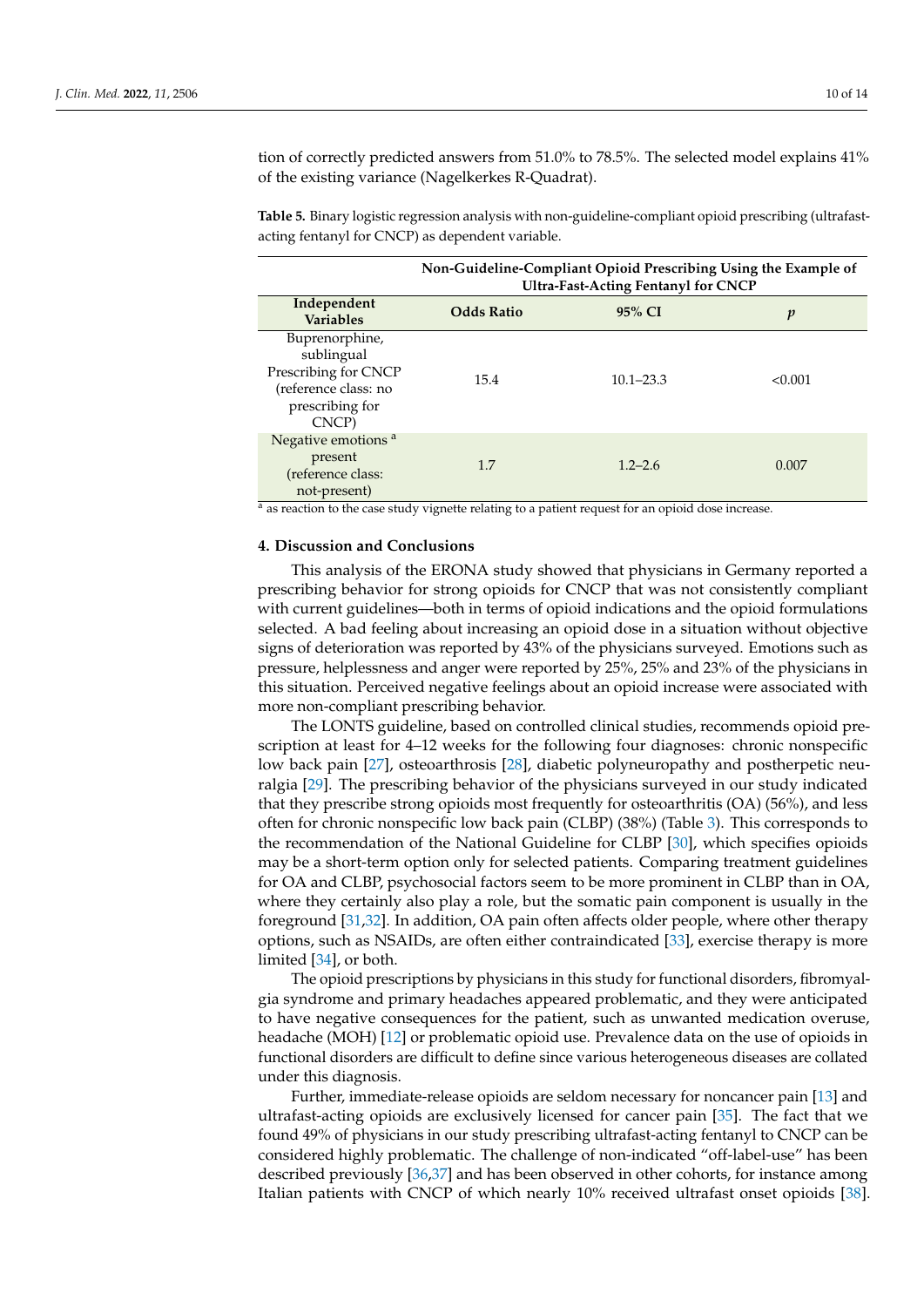Training, education and the implementation of prevention strategies—possibly including either medico-legal consequences, non-reimbursement by the health insurance companies or both—would be necessary measures to restrict such misuse [\[39\]](#page-13-7).

The role of sublingual buprenorphine, on the other hand, must be seen in a differentiated manner. It has a significantly longer onset and action time than fast-acting fentanyl. It is also approved for non-cancer pain, unlike the rapid-acting fentanyl preparations. In this respect, we were surprised by the fact that physicians who prescribe sublingual buprenorphine, which can be indicated in CNCP, were 15 times more likely to also prescribe fast-acting fentanyl, which is not indicated in CNCP. Perhaps these figures expressed the fact that those physicians were well versed in handling a wide variety of preparations and galenics. However, even within this group, there were those who adhere to the indications and others that do not.

In our study, 43% of the physicians reported a negative emotion associated with their own responsibility to a dose elevation in response to a patient's demand to increase opioid dosage without any obvious deterioration. Our study documented—to the best of our knowledge, for the first time—that such negative emotions may significantly influence physicians' reaction to these demands: Physicians presenting with negative emotions tended to exemplify more non-guideline-compliant behavior than did those who did not report such negative emotions. Not having negative emotions appeared to protect physicians from prescribing and patients from receiving an opioid medication that is not indicated for noncancer chronic pain. These findings on the role of negative emotions on patients' potentially unwarranted demand for dosage increase has been seldom described until now. However, it was in line with the prescriber style described by Passik et al., which is, for example, characterized by "aggressive opioid titration [ . . . ] with intents to entirely eliminate pain." [\[40\]](#page-13-8). It is of course also conceivable that negative gut feelings warn against an unjustified prescription.

Considering the consequences of non-compliant prescriptions of potent but risky drugs for patients' safety, the currently rather under-studied influence of different negative emotional states on physicians' compliance to guidelines certainly requires more research on these aspects to inform curricula and continuing training programs on appropriate opioid prescriptions.

Our study had some limitations. A critical point of this study was the high nonresponse rate during the recruitment process because the remaining physician cohort may not be representative of physicians working in Germany. At first glance, for example, women seemed to be underrepresented. However, if one compares the proportion of women in our study with the data of the German Medical Association (GMA) [\[41\]](#page-13-9) based on the six most frequently occurring groups of expertise in this study, the proportion is 37% compared to 40% (GMA), thus only a little bit lower. If it was considered that older and more experienced physicians answered this survey, our data appeared to be quite representative in this point since the proportion of women is lower in the group of older physicians. The external validity of this study of course remains a critical point. For example, physicians may have responded who are already more critical of their prescription of opioids or more aware of their feelings than others. However, the focus of this study should be to draw attention to the presence of emotional aspects of opioid prescription and not to claim that the numbers determined were absolutely correct.

Another limitation was that these data are only based on self-reports, which may invite inaccuracies due to social desirability. Questions may have been misunderstood, e.g., that the addition "for noncancer pain" was missed in the questions about opioid preparations. We hoped to have minimized such issues by piloting material with colleagues. A further limitation is that we did not know how frequently non-guideline-compliant prescriptions occurred, as we have no information about the patients actually seen in these practices and the rates of prescription. Another inherent limitation was that the current study showed only an association between negative emotions and prescribing behavior rather than a cause-and-effect relationship. It could be, for example, that physicians' overprescribing was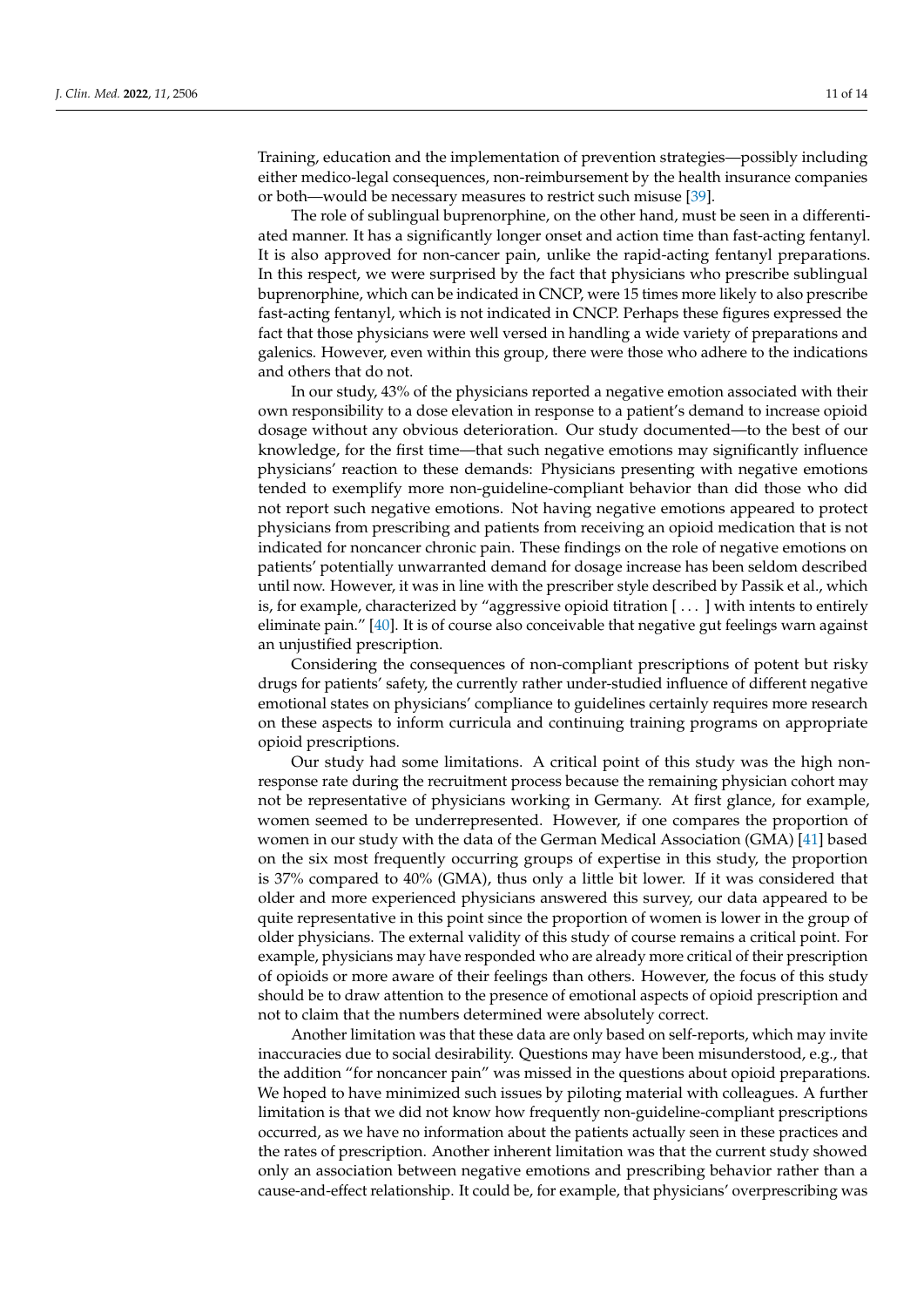leading to a feeling of helplessness and anger, but it could also be that their initial feeling of anger and helplessness was leading to overprescribing. Other study designs, especially either qualitative designs, longitudinal quantitative designs or a combination, should investigate these questions. Another important point is that the questions concerning the emotional reactions of the physicians are not a part of a validated questionnaire. This reduces the internal validity of the results. After a qualitative scientific examination of the topic "physicians' emotions and prescribing opioids" as suggested above, the goal should be to generate a validated questionnaire that serves both research purposes and routine use to sensitize physicians to this topic.

This analysis showed that in Germany strong opioids are largely prescribed in accordance with the existing guidelines. However, there were indications where the use of opioids should be viewed critically, e.g., in the case of primary headaches, fibromyalgia syndrome or other functional pain syndromes. Fast-acting fentanyl preparations should not be used in CNCP. Emotional aspects on the part of the prescribing physician could also play a role if opioids are not prescribed in accordance with the guidelines.

**Supplementary Materials:** The following supporting information can be downloaded at: [https:](https://www.mdpi.com/article/10.3390/jcm11092506/s1) [//www.mdpi.com/article/10.3390/jcm11092506/s1,](https://www.mdpi.com/article/10.3390/jcm11092506/s1) Project: ERONA—Physicians.

**Author Contributions:** O.W. conceived the project and was involved in preparing the manuscript; E.S. and N.D.-B. were involved in planning the study; E.S. analyzed the data and drafted this manuscript; O.W., R.H. and C.S. secured the funding for the project; O.W., C.S. and R.H. supervised the project; F.P., C.D., N.D.-B., M.S., C.S. and O.W. reviewed and edited the manuscript. All authors have read and agreed to the published version of the manuscript.

**Funding:** This work is supported by the German Federal Ministry of Health (BMG) (grant number: 2519ATS001).

**Institutional Review Board Statement:** Institutional Ethics Board of the Max Planck Institute for Human Development, Berlin (Germany); Ethic Approval ID for pilot test: A 2019-32; for RCT and cross-sectional study: A 2020-05. Clinical trial number: DRKS00020358.

**Informed Consent Statement:** Informed consent was obtained before starting the survey.

**Conflicts of Interest:** See ICMJE form for Conflicts of Interests declared by CS. All other authors declare no competing interests.

# **References**

- <span id="page-11-0"></span>1. Portenoy, R.K.; Foley, K.M. Chronic use of opioid analgesics in non-malignant pain: Report of 38 cases. *Pain* **1986**, *25*, 171–186. [\[CrossRef\]](http://doi.org/10.1016/0304-3959(86)90091-6)
- <span id="page-11-1"></span>2. Bialas, P.; Maier, C.; Klose, P.; Häuser, W. Efficacy and harms of long-term opioid therapy in chronic non-cancer pain: Systematic review and metaanalysis of open-label extensions trials. *Eur. J. Pain* **2020**, *24*, 265–278. [\[CrossRef\]](http://doi.org/10.1002/ejp.1496) [\[PubMed\]](http://www.ncbi.nlm.nih.gov/pubmed/31661587)
- 3. Chaparro, L.E.; Furlan, A.D.; Deshpande, A.; Mailis-Gagnon, A.; Atlas, S.; Turk, D.C. Opioids compared to placebo or other treatments for chronic low-back pain. *Cochrane Database Syst. Rev.* **2013**, *8*, CD004959. [\[CrossRef\]](http://doi.org/10.1002/14651858.CD004959.pub4) [\[PubMed\]](http://www.ncbi.nlm.nih.gov/pubmed/23983011)
- 4. Chou, R.; Deyo, R.; Friedly, J.; Skelly, A.; Weimer, M.; Fu, R.; Dana, T.; Kraegel, P.; Griffin, J.; Grusing, S. Systemic Pharmacologic Therapies for Low Back Pain: A Systematic Review for an American College of Physicians Clinical Practice Guideline. *Ann. Intern. Med.* **2017**, *166*, 480–492. [\[CrossRef\]](http://doi.org/10.7326/M16-2458) [\[PubMed\]](http://www.ncbi.nlm.nih.gov/pubmed/28192790)
- 5. Furlan, A.D.; Sandoval, J.A.; Mailis-Gagnon, A.; Tunks, E. Opioids for chronic noncancer pain: A meta-analysis of effectiveness and side effects. *CMAJ* **2006**, *174*, 1589–1594. [\[CrossRef\]](http://doi.org/10.1503/cmaj.051528) [\[PubMed\]](http://www.ncbi.nlm.nih.gov/pubmed/16717269)
- 6. Moore, R.A.; McQuay, H.J. Prevalence of opioid adverse events in chronic non-malignant pain: Systematic review of randomised trials of oral opioids. *Arthritis Res. Ther.* **2005**, *7*, R1046–R1051. [\[CrossRef\]](http://doi.org/10.1186/ar1782)
- <span id="page-11-2"></span>7. Nury, E.; Schmucker, C.; Nagavci, B.L.; Motschall, E.; Nitschke, K.; Schulte, E.; Wegwarth, O.; Meerpohl, J.J. The effectiveness and risk of long-term opioid therapy versus placebo and non-opioid therapy in patients with chronic non-cancer pain: A systematic review and meta-analysis. *Pain* **2022**, *163*, 610–636. [\[CrossRef\]](http://doi.org/10.1097/j.pain.0000000000002423)
- <span id="page-11-3"></span>8. Garland, E.L.; Froeliger, B.; Zeidan, F.; Partin, K.; Howard, M.O. The downward spiral of chronic pain, prescription opioid misuse, and addiction: Cognitive, affective, and neuropsychopharmacologic pathways. *Neurosci. Biobehav. Rev.* **2013**, *37*, 2597–2607. [\[CrossRef\]](http://doi.org/10.1016/j.neubiorev.2013.08.006)
- 9. McDermott, K.A.; Griffin, M.L.; McHugh, R.K.; Fitzmaurice, G.M.; Jamison, R.N.; Provost, S.E.; Weiss, R.D. Long-term naturalistic follow-up of chronic pain in adults with prescription opioid use disorder. *Drug Alcohol Depend.* **2019**, *205*, 107675. [\[CrossRef\]](http://doi.org/10.1016/j.drugalcdep.2019.107675)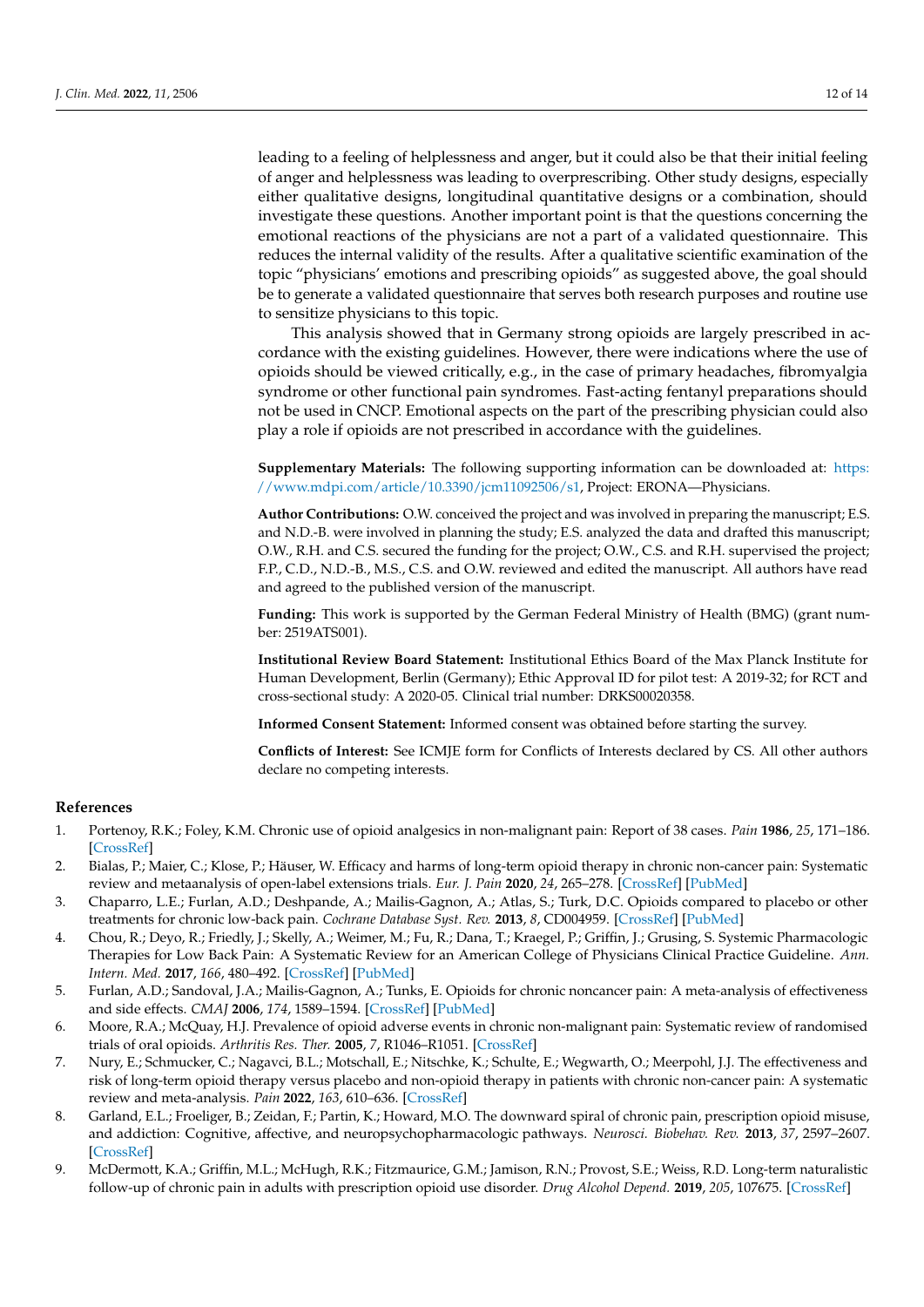- <span id="page-12-0"></span>10. Vowles, K.E.; McEntee, M.L.; Julnes, P.S.; Frohe, T.; Ney, J.P.; van der Goes, D.N. Rates of opioid misuses, abuse, and addiction in chronic pain: A systematic review and data synthesis. *Pain* **2015**, *156*, 569–576. [\[CrossRef\]](http://doi.org/10.1097/01.j.pain.0000460357.01998.f1)
- <span id="page-12-1"></span>11. Busse, J.W.; Craigie, S.; Juurlink, D.N.; Buckley, D.N.; Wang, L.; Couban, R.J.; Agoritsas, T.; Akl, E.A.; Carrasco-Labra, A.; Cooper, L.; et al. Guideline for opioid therapy and chronic noncancer pain. *CMAJ* **2017**, *189*, E659–E666. [\[CrossRef\]](http://doi.org/10.1503/cmaj.170363) [\[PubMed\]](http://www.ncbi.nlm.nih.gov/pubmed/28483845)
- <span id="page-12-19"></span>12. Dowell, D.; Haegerich, T.M.; Chou, R. CDC Guideline for Prescribing Opioids for Chronic Pain—United States. *JAMA* **2016**, *315*, 1624–1645. [\[CrossRef\]](http://doi.org/10.1001/jama.2016.1464) [\[PubMed\]](http://www.ncbi.nlm.nih.gov/pubmed/26977696)
- <span id="page-12-2"></span>13. Häuser, W.; Bock, F.; Hüppe, M.; Nothacker, M.; Norda, H.; Radbruch, L.; Schiltenwolf, M.; Schuler, M.; Tölle, T.; Viniol, A.; et al. Koautoren für die Konsensusgruppe der 2. Aktualisierung der S3-Leitlinie LONTS. Empfehlungen der zweiten Aktualisierung der Leitlinie LONTS. Langzeitanwendung von Opioiden bei chronischen nicht-tumorbedingten Schmerzen. *Der Schmerz* **2020**, *34*, 204–244. [\[CrossRef\]](http://doi.org/10.1007/s00482-020-00472-y) [\[PubMed\]](http://www.ncbi.nlm.nih.gov/pubmed/32377861)
- <span id="page-12-3"></span>14. Hossain, M.A.; Asamoah-Boaheng, M.; Badejo, O.A.; Bell, L.V.; Buckley, N.; Busse, J.W.; Campbell, T.S.; Corace, K.; Cooper, L.K.; Flusk, D.; et al. Prescriber adherence to guidelines for chronic noncancer pain management with opioids: Systematic review and meta-analysis. *Health Psychol.* **2020**, *39*, 430–451. [\[CrossRef\]](http://doi.org/10.1037/hea0000830)
- <span id="page-12-4"></span>15. Alenezi, A.; Yahyouche, A.; Paudyal, V. Current status of opioid epidemic in the United Kingdom and strategies for treatment optimisation in chronic pain. *Int. J. Clin. Pharm.* **2021**, *43*, 318–322. [\[CrossRef\]](http://doi.org/10.1007/s11096-020-01205-y)
- <span id="page-12-5"></span>16. Pierce, M.; van Amsterdam, J.; Kalkman, G.A.; Schellekens, A.; van den Brink, W. Is Europe facing an opioid crisis like the United States? An analysis of opioid use and related adverse effects in 19 European countries between 2010 and 2018. *Eur. Psychiatry* **2021**, *64*, e47. [\[CrossRef\]](http://doi.org/10.1192/j.eurpsy.2021.2219)
- <span id="page-12-6"></span>17. Häuser, W.; Schug, S.; Furlan, A.D. The opioid epidemic and national guidelines for opioid therapy for chronic noncancer pain: A perspective from different continents. *Pain Rep.* **2017**, *2*, e599. [\[CrossRef\]](http://doi.org/10.1097/PR9.0000000000000599)
- <span id="page-12-7"></span>18. Alford, D.P.; Lazure, P.; Murray, S.; Hardesty, I.; Krause, J.R.; White, J.L. National Trends in Prescription Opioid Risk Mitigation Practices: Implications for Prescriber Education. *Pain Med.* **2019**, *20*, 907–915. [\[CrossRef\]](http://doi.org/10.1093/pm/pny298)
- <span id="page-12-8"></span>19. Turk, D.C.; Okifuji, A. What factors affect physicians' decisions to prescribe opioids for chronic noncancer pain patients? *Clin. J. Pain* **1997**, *13*, 330–336. [\[CrossRef\]](http://doi.org/10.1097/00002508-199712000-00011)
- <span id="page-12-9"></span>20. Spitz, A.; Moore, A.A.; Papaleontiou, M.; Granieri, E.; Turner, B.J.; Reid, M.C. Primary care providers' perspective on prescribing opioids to older adults with chronic non-cancer pain: A qualitative study. *BMC Geriatr.* **2011**, *11*, 35. [\[CrossRef\]](http://doi.org/10.1186/1471-2318-11-35)
- <span id="page-12-10"></span>21. Bauer, S.R.; Hitchner, L.; Harrison, H.; Gerstenberger, J.; Steiger, S. Predictors of higher-risk chronic opioid prescriptions in an academic primary care setting. *Subst. Abus.* **2016**, *37*, 110–117. [\[CrossRef\]](http://doi.org/10.1080/08897077.2015.1129020) [\[PubMed\]](http://www.ncbi.nlm.nih.gov/pubmed/26848633)
- 22. Harle, C.A.; Bauer, S.E.; Hoang, H.Q.; Cook, R.L.; Hurley, R.W.; Fillingim, R.B. Decision support for chronic pain care: How do primary care physicians decide when to prescribe opioids? a qualitative study. *BMC Fam. Pract.* **2015**, *16*, 48. [\[CrossRef\]](http://doi.org/10.1186/s12875-015-0264-3)
- 23. Muench, J.; Fankhauser, K.; Voss, R.W.; Huguet, N.; Hartung, D.M.; O'Malley, J.; Bailey, S.R.; Cowburn, S.; Wright, D.; Barker, G.; et al. Assessment of Opioid Prescribing Patterns in a Large Network of US Community Health Centers, 2009 to 2018. *JAMA Netw. Open* **2020**, *3*, e2013431. [\[CrossRef\]](http://doi.org/10.1001/jamanetworkopen.2020.13431) [\[PubMed\]](http://www.ncbi.nlm.nih.gov/pubmed/32945874)
- <span id="page-12-11"></span>24. Ramírez-Maestre, C.; Reyes-Pérez, Á.; Esteve, R.; López-Martínez, A.E.; Bernardes, S.; Jensen, M.P. Opioid Pain Medication Prescription for Chronic Pain in Primary Care Centers: The Roles of Pain Acceptance, Pain Intensity, Depressive Symptoms, Pain Catastrophizing, Sex, and Age. *Int. J. Environ. Res. Public Health* **2020**, *17*, 6428. [\[CrossRef\]](http://doi.org/10.3390/ijerph17176428) [\[PubMed\]](http://www.ncbi.nlm.nih.gov/pubmed/32899359)
- <span id="page-12-12"></span>25. Wegwarth, O.; Spies, C.; Schulte, E.; Meerpohl, J.J.; Schmucker, C.; Nury, E.; Brockmann, D.; Donner-Banzhoff, N.; Wind, S.; Goebel, E.; et al. Experiencing the risk of overutilising opioids among patients with chronic non-cancer pain in ambulatory care (ERONA): The protocol of an exploratory, randomised controlled trial. *BMJ Open* **2020**, *10*, e037642. [\[CrossRef\]](http://doi.org/10.1136/bmjopen-2020-037642) [\[PubMed\]](http://www.ncbi.nlm.nih.gov/pubmed/32895283)
- <span id="page-12-13"></span>26. Caverly, T.J.; Prochazka, A.V.; Combs, B.P.; Lucas, B.P.; Mueller, S.R.; Kutner, J.S.; Binswanger, I.; Fagerlin, A.; McCormick, J.; Pfister, S.; et al. Doctors and numbers: An assessment of the critical risk interpretation test. *Med. Decis. Mak.* **2015**, *35*, 512–524. [\[CrossRef\]](http://doi.org/10.1177/0272989X14558423) [\[PubMed\]](http://www.ncbi.nlm.nih.gov/pubmed/25378297)
- <span id="page-12-14"></span>27. Petzke, F.; Welsch, P.; Klose, P.; Sommer, C.; Häuser, W. Opioids for chronic low back pain. An updated systematic review and meta-analysis of efficacy, tolerability and safety in randomized placebo-controlled studies of at least four weeks double-blind duration. *Eur. J. Pain* **2020**, *24*, 497–517. [\[CrossRef\]](http://doi.org/10.1002/ejp.1519)
- <span id="page-12-15"></span>28. Welsch, P.; Klose, P.; Petzke, F.; Häuser, W. Opioids for chronic osteoarthritis pain. An updated systematic review and metaanalysis of efficacy, tolerability and safety in randomized placebo-controlled studies of at least four weeks double-blind duration. *Eur. J. Pain* **2020**, *24*, 685–703. [\[CrossRef\]](http://doi.org/10.1002/ejp.1522)
- <span id="page-12-16"></span>29. Sommer, C.; Klose, P.; Welsch, P.; Petzke, F.; Häuser, W. Opioids for chronic non-cancer neuropathic pain. An updated systematic review and metaanalysis of efficacy, tolerability and safety in randomized placebo-controlled studies of at least four weeks duration. *Eur. J. Pain* **2020**, *24*, 3–18. [\[CrossRef\]](http://doi.org/10.1002/ejp.1494)
- <span id="page-12-17"></span>30. Bundesärztekammer (BÄK); Kassenärztliche Bundesvereinigung (KBV); Arbeitsgemeinschaft der Wissenschaftlichen Medizinischen Fachgesellschaften (AWMF). *Nationale VersorgungsLeitlinie Nicht-Spezifischer Kreuzschmerz—Langfassung*, 2nd ed.; Version 1; BÄK: Berlin, Germany; KBV: Berlin, Germany; AWMF: Frankfurt am Main, Germany, 2017; Available online: <www.kreuzschmerz.versorgungsleitlinien.de> (accessed on 24 June 2021). [\[CrossRef\]](http://doi.org/10.6101/AZQ/000353)
- <span id="page-12-18"></span>31. Katz, J.N.; Arant, K.R.; Loeser, R.F. Diagnosis and Treatment of Hip and Knee Osteoarthritis: A Review. *JAMA* **2021**, *325*, 568–578. [\[CrossRef\]](http://doi.org/10.1001/jama.2020.22171)